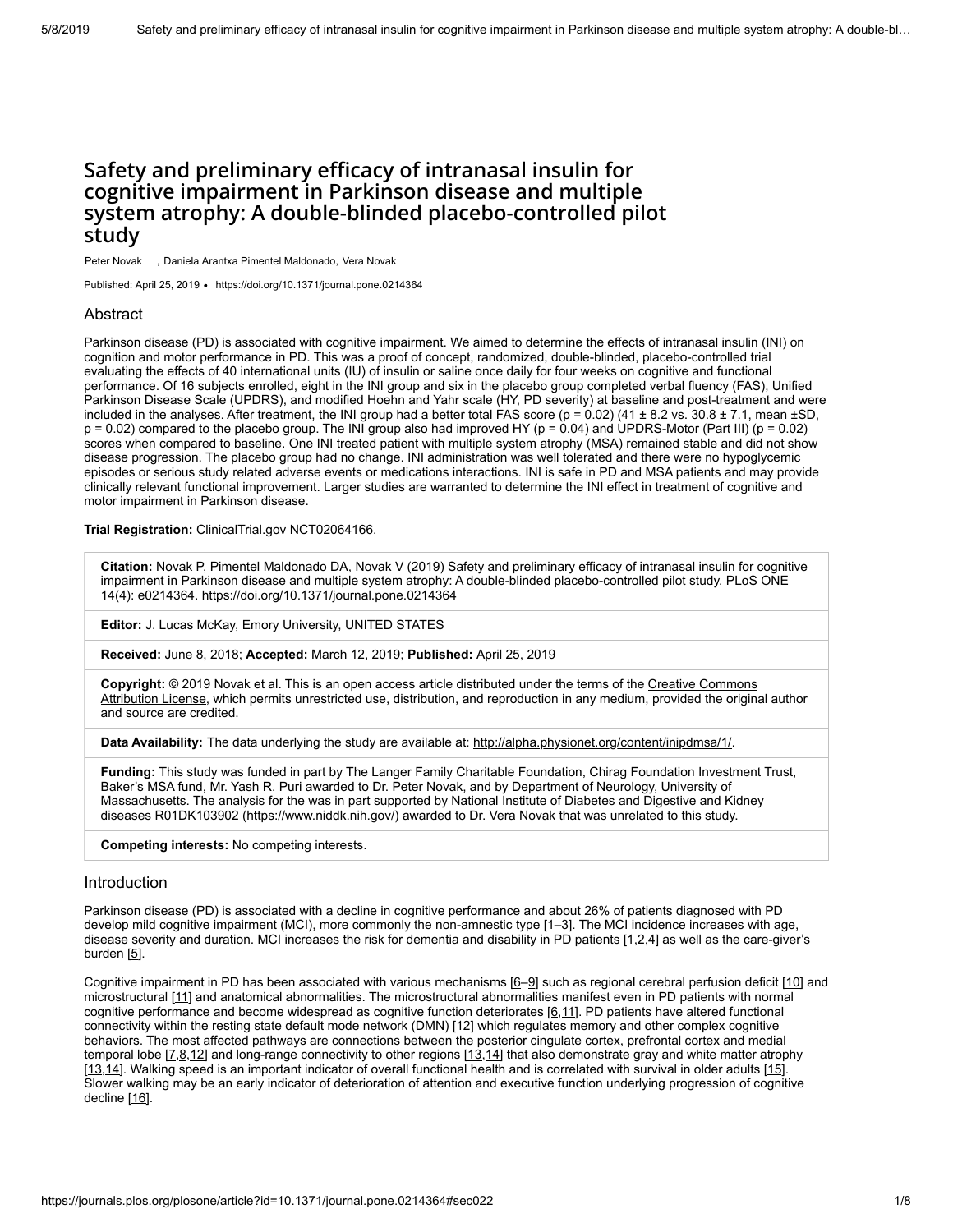Insulin plays a key role in glucose metabolism in the brain where it exerts important neuromodulatory, neurotrophic, and neuroprotective effects [\[17\]](#page-6-8). Intranasal insulin (INI) administration acutely increased resting-state functional connectivity between hippocampal and DMN regions in patients with type 2 diabetes without affecting serum glucose [[18\]](#page-6-9). INI improved verbal and visuospatial memory in older diabetic and healthy adults, likely via regional vasodilatation in the anterior cerebral circulation [[19](#page-6-10)]. In patients with MCI and Alzheimer disease, INI treatment improved visuospatial working memory and verbal working memory [\[20](#page-6-11),[21\]](#page-6-12). The rationale is that central insulin resistance and consequently impaired insulin signaling in the brain may be the common pathways for cognitive decline with aging, diabetes and Alzheimer's disease. In the brain, insulin has vasodilatatory and neurotrophic effects, and therefore INI potential benefits are mediated by other mechanisms than by improving peripheral glycemic control. The effects of INI administration on cognitive performance in patients with PD are yet to be elucidated. We evaluated the cognitive and functional effects of the daily administration of 40 international units (IU) of INI in adults with PD over a four week period as compared to placebo (sterile saline) administration. We hypothesized that INI would improve verbal cognition and motor disability in non-demented PD participants after the four weeks of treatment when compared to placebo.

# Materials and methods

This was a pilot single-center, double-blinded, placebo-controlled study with parallel design thatevaluated the safety of INI on cognitive function in patients with PD. The study was conducted at the Autonomic Laboratory at the University of Massachusetts Medical School in Worcester, Massachusetts, United States. The study was registered at [www.clinicaltrials.gov](http://www.clinicaltrials.gov/), number NCT02064166.

### **Participants**

Subjects were recruited from the Movement Disorders Clinic at the University of Massachusetts Memorial Medical Center. The Institutional Review Board at the University of Massachusetts approved the study. Participants were screened over the phone and eligible participants signed the informed consent form, as approved by the Institutional Review Board at the University of Massachusetts.

Inclusion criteria were: men and women older than 17 years with a clinical diagnosis of PD or MSA. Exclusion criteria were: pregnant or lactating women, patients with significant systemic illness that may interfere with the trial, a history of dementia, participants unable to walk for more than one minute, a history of allergic reaction to insulin, and nasal cavity inflammation that may prevent the absorption of insulin.

#### **Intervention and randomization**

Participants were treated with 40 IU of human insulin (Novolin R Novo Nordisk, Bagsvaerd, Denmark) or placebo (sterile saline) delivered using the Via Nase device (Kurve technologies, Seattle, WA) once daily before breakfast for four weeks. The Via Nase device is an electronic atomizer that delivers the drug into the upper nasal cavity olfactory region, thus enhancing penetration into the brain.

The principal investigator (P.N.) who enrolled the participants, the study staff (D.A.P) who conducted the outcome assessment, and participants and their healthcare providers were blinded to the randomization assignment. V.N. was not involved in data collection. Subjects were randomized into the INI or placebo groups by the research pharmacy using the randomly permuted blocks method with two subjects per block ([http://randomization.com\)](http://randomization.com/). Insulin and placebo were distributed using the identical vials by the research pharmacy, thus blinding the participants and investigators.

### **Protocol**

Participants completed a screening visit, a baseline assessment, two follow-up visits, and an end-of treatment assessment over a four week treatment period. All participants completed detailed medical histories, neurologic physical exams and laboratory investigations (basic metabolic panel and pregnancy test in women of childbearing age). Functional assessments included neuropsychological testing, disease severity scales (to evaluate motor function and disease progression) and a walking test. Functional assessments at baseline and post-treatment were conducted while participants took their usual medications. The last INI/placebo dose administration was on the day of post treatment assessment.

#### **Neuropsychological, clinical and motor assessments**

The Montreal Cognitive Assessment (MoCA) test was used to assess symptoms of cognitive impairment [[22\]](#page-7-0). The verbal fluency FAS test was used to assess phonemic fluency and verbal memory [[23\]](#page-7-1). For FAS, participants were asked to name words starting with letters F, A and S over a one-minute interval. The Beck Depression Inventory (BDI) is a 21-item scale that was used to evaluate depressive symptoms [\[24](#page-7-2)]. The clinical and motor assessments included the modified Hoehn and Yahr Scale (HY) to evaluate the severity of PD and treatment response [[25](#page-7-3)] and the Unified Parkinson Disease Rating Scale (UPDRS, version modified by the Movement Disorders Society) to clinically assess PD effects on motor, cognitive, and other functions [\[26](#page-7-4)]. UPDRS, a widely-used outcome measure in clinical trials, is a sensitive indicator of motor progression and has satisfactory interrater reliability [[27,](#page-7-5)[28](#page-7-6)]. Motor score was calculated as proposed by Van Rooden et al. [\[29\]](#page-7-7). Bradykinesia score was calculated from the UPDRS item 23 + 24 + 25 +26 + 31 bilaterally. Motor asymmetry was estimated using lateralized UPDRS scores (item 20–26) (UPDRS I-III) as suggested by Jankovic et al. [[26](#page-7-4)]. The UPDRS sub-scores summarize: UPDRS-I intellectual, mood and motivation impairment; UPDRS-II eating, activities of daily living, walking and balance; UPDRS-III speech, tremor; bradykinesia finger tapping, postural stability, and body bradykinesia and dyskinesia. Neuropsychological tests (MoCA, FAS, BDI) were administered by the research fellow trained in the study procedures (D.A.P.) and clinical tests (HY, UPDRS) were administered by the study clinician (P.N.).

**Gait test**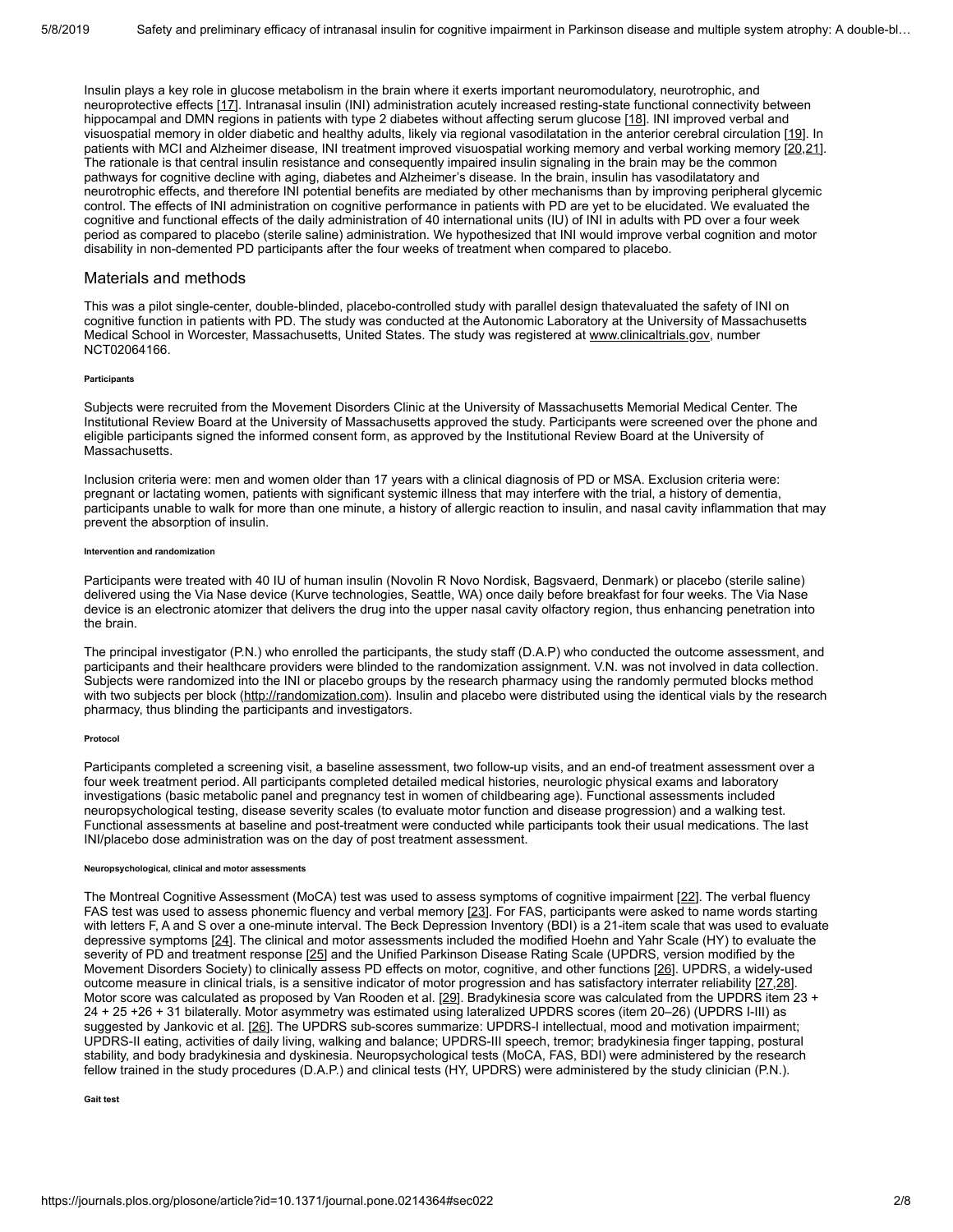All participants completed a standard four meter walking test [[30](#page-7-8)] at their preferred walking speed to assess normal walking speed, number of steps and average stride length. The time used to complete a four meter walk was recorded. Average stride length was calculated by dividing the walked distance by the recorded number of steps.

### **Statistical analysis**

The analyses were performed using JMP 13 (SAS, Cary NC). Baseline demographic characteristics were compared between the groups using the Kolmogorov-Smirnov and Chi-squared tests. Primary endpoints were cognitive function measures (FAS) and secondary endpoints were MoCA, HY, UPDRS and BDI. The study outcomes (cognitive function measures FAS, MoCA), depression score (BDI), PD severity (HY scale and UPDRS-Motor), vital signs, and laboratory measures were compared between the placebo and insulin groups at baseline and at the end of treatment using repeated measures MANOVA adjusted for age. We have determined that data came from a normal distribution using the Shapiro-Wilk test, p>0.05. The treatment effect (baseline vs. post-treatment) was also compared within the INI and within the placebo group using a paired t-test. The effect size of the total FAS score was measured using Cohen's test for post-treatment data. A level of p <0.05 was considered significant. The FAS was used as the primary cognitive outcome measure. Based on our current study, with 14 subjects total, we would have 79% power to detect a post-treatment difference of 10.2 points in the FAS total score between the insulin and placebo groups, standard deviation = 7.1, alpha = 0.05. Analyses were conducted by the original assigned group.

# Results

### **Participant flow**

Twenty-one patients were contacted over the phone to assess eligibility; five were excluded (one was not eligible, three declined to participate and one did not respond after initial contact) [\(Fig 1\)](#page-2-0).

<span id="page-2-0"></span>

### **Fig 1. Study flow diagram.**

<https://doi.org/10.1371/journal.pone.0214364.g001>

Sixteen subjects signed informed consents and one was excluded for dementia. Fifteen subjects were enrolled (eligible and randomized) with nine participants allocated to the INI intervention group and six to the placebo group. One subject from the INI intervention group was excluded for a study-unrelated adverse event. Fourteen subjects completed the study and were included in the analyses. Nine participants were treated with Levodopa (Sinemet or Sinemet ER), three with Stalevo-D, six with Pramipexol, one with Entacapone, nine with Rasagiline, two with Amantadine, and two with Ropinirole or combination of these medications. Participants were recruited between August 2014 and September 2015. The trial was stopped earlier than expected for administrative reasons.

#### **Neuropsychological, clinical, and motor assessments**

<span id="page-2-1"></span>The INI group included eight subjects (two women) and placebo group included six subjects (three women) ([Table 1](#page-2-1)).

| Group                      | Insulin            | Placebo        | p    |
|----------------------------|--------------------|----------------|------|
| N                          | $\dot{\mathbf{x}}$ | 6              |      |
| Age                        | $63.3 \pm 6.2$     | $62.2 \pm 9.6$ | 0.59 |
| Gender (M/F)               | 6/2                | 3/3            | 0.33 |
| Race (W.AA)                | 7/1                | 6/0            | 0.27 |
| Body Mass Index            | $23.9 \pm 4.1$     | $28.8 + 6.5$   | 0.67 |
| Disease duration (years)   | $68 + 5.1$         | $4.6 + 1.7$    | 0.72 |
| Levodopa equivalent. (mcg) | 733.8 ± 749.7      | 778.2 ±193.3   | 0.36 |

**Table 1. Demographic characteristics of study population.** <https://doi.org/10.1371/journal.pone.0214364.t001>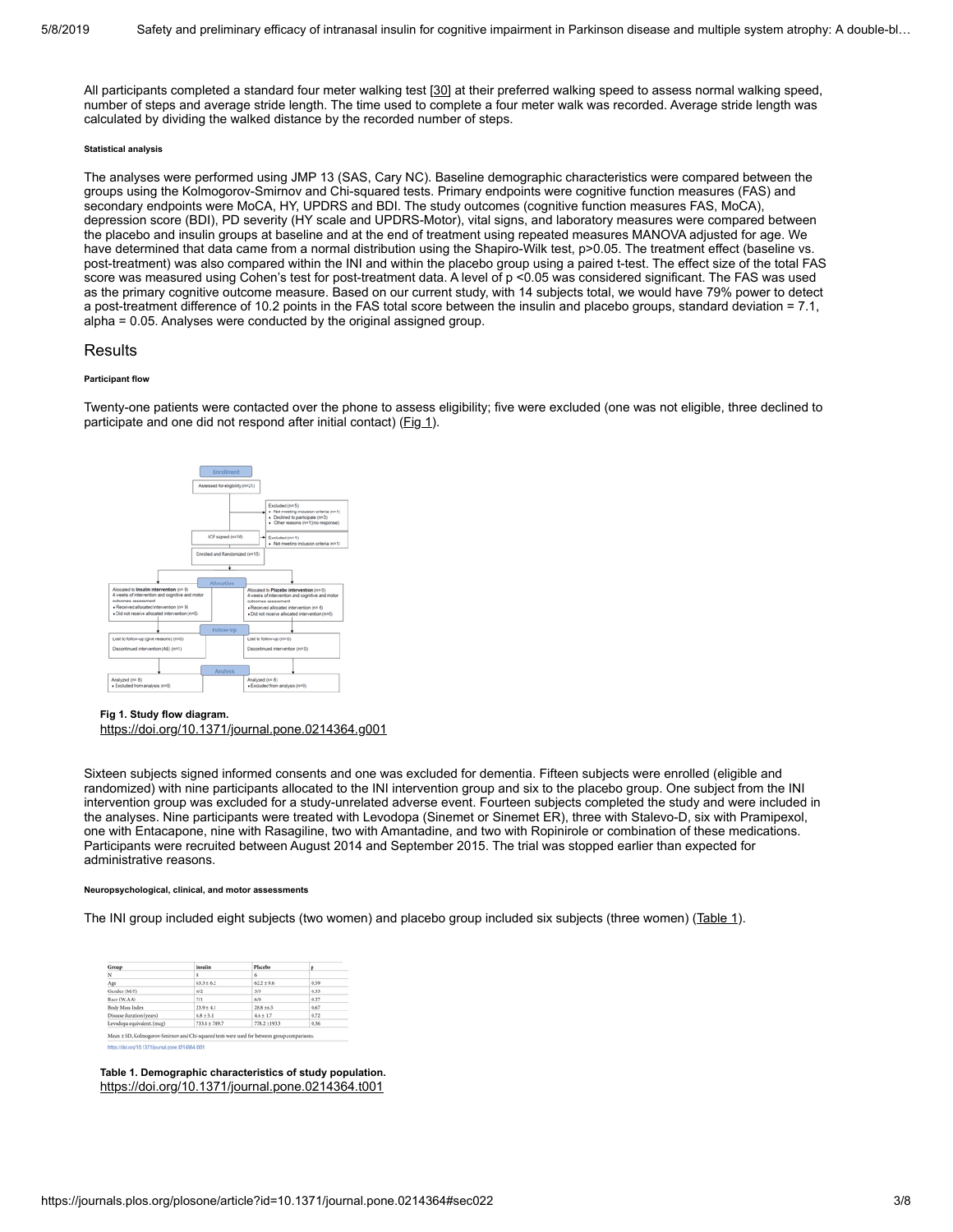Participants were diagnosed and treated for PD, with one subject in the INI group also treated for possible MSA. The INI and placebo groups had similar demographic characteristics, disease duration, and levodopa equivalent dose. At baseline, PD severity and neuropsychological test results (MoCA, HY scale, BDI depression, and FAS verbal fluency) were similar between the groups ([Table 2](#page-3-0)).

<span id="page-3-0"></span>

| Group                                                                                                                                                                                                                                                                                                                                                                                                                                                                                                                                                                                                                                                        | Insulin      |                     | Placellas    |                | <b>Between Groups</b>  | Within Insulis Group Within Placebo Gro |      |
|--------------------------------------------------------------------------------------------------------------------------------------------------------------------------------------------------------------------------------------------------------------------------------------------------------------------------------------------------------------------------------------------------------------------------------------------------------------------------------------------------------------------------------------------------------------------------------------------------------------------------------------------------------------|--------------|---------------------|--------------|----------------|------------------------|-----------------------------------------|------|
| Treatment                                                                                                                                                                                                                                                                                                                                                                                                                                                                                                                                                                                                                                                    | Reading      | Post: trautment     | Reading      | Post-treatment | Imalia ra<br>Placellas | Reading vs.<br><b>Post treatment</b>    |      |
| N                                                                                                                                                                                                                                                                                                                                                                                                                                                                                                                                                                                                                                                            | ٠            | ×                   | ×.           | ×              |                        |                                         |      |
| Average stride (in)                                                                                                                                                                                                                                                                                                                                                                                                                                                                                                                                                                                                                                          | $22 + 5.0$   | $21.5 + 4.6$        | 21.8 x 2.7   | 19.2 x 2.9     | 0.19                   | 0.89                                    | 0.18 |
| Walk duration (s)                                                                                                                                                                                                                                                                                                                                                                                                                                                                                                                                                                                                                                            | 18:08        | 68 ± 1.0            | 65194        | 46197          | 0.20                   | 0.57                                    | 0.14 |
| Gait speed (m/s)                                                                                                                                                                                                                                                                                                                                                                                                                                                                                                                                                                                                                                             | 14:03        | 1.1 x 0.2           | 1,249.9      | $1.3 + 0.3$    | 0.12                   | 0.61                                    | 0.21 |
| No of steps                                                                                                                                                                                                                                                                                                                                                                                                                                                                                                                                                                                                                                                  | 69 + 1.5     | $78 + 15$           | 78198        | $7.7 + 1.0$    | 6.53                   | 1.8                                     | 0.17 |
| MoCA                                                                                                                                                                                                                                                                                                                                                                                                                                                                                                                                                                                                                                                         | 367 ± 1.2    | $26 + 1.1$          | 36.8 ± 2.6   | 26.2 ml/k      | 615                    | 0.17                                    | 0.31 |
| <b>HY</b>                                                                                                                                                                                                                                                                                                                                                                                                                                                                                                                                                                                                                                                    | 26106        | $2 + 0.7$           | 24194        | 2,4 + 8.2      | 6.911                  | 0.04                                    | 1.8  |
| <b>BEN</b>                                                                                                                                                                                                                                                                                                                                                                                                                                                                                                                                                                                                                                                   | 78+54        | 8.21 + 8.1          | 1154.54      | 12.6 +7.6      | 0.20                   | 0.75                                    | 0.73 |
| <b>Verbal Fluency</b>                                                                                                                                                                                                                                                                                                                                                                                                                                                                                                                                                                                                                                        |              |                     |              |                |                        |                                         |      |
| F total                                                                                                                                                                                                                                                                                                                                                                                                                                                                                                                                                                                                                                                      | $13.3 + 2.7$ | $13.6 + 3.2$        | 117.432      | 10.3 + 2.9     | 6.04                   | 6.57                                    | 0.58 |
| A weal                                                                                                                                                                                                                                                                                                                                                                                                                                                                                                                                                                                                                                                       | 11.4 x 3.1   | $12 + 3.2$          | 98119        | 85:29          | 6.04                   | 0.59                                    | 0.16 |
| Storal                                                                                                                                                                                                                                                                                                                                                                                                                                                                                                                                                                                                                                                       | 36.5 a 3.0   | 154 + 2.9           | $11.3 + 2.2$ | 12.0 x 2.5     | 6.62                   | 0.28                                    | 0.53 |
| EAS total                                                                                                                                                                                                                                                                                                                                                                                                                                                                                                                                                                                                                                                    | 38.8 x 5.7   | $41 + 8.2$          | $32.8 + 2.3$ | $38.8 + 7.8$   | 6.67                   | 0.37                                    | 0.49 |
| Unified Parkinson Disease Scale-Motor Score                                                                                                                                                                                                                                                                                                                                                                                                                                                                                                                                                                                                                  |              |                     |              |                |                        |                                         |      |
| UPDRST.                                                                                                                                                                                                                                                                                                                                                                                                                                                                                                                                                                                                                                                      | 96 + 3.9     | $812 + 4.3$         | 11.743.9     | 12.0416        | 0.18                   | 0.87                                    | 1.8  |
| UPDRS II                                                                                                                                                                                                                                                                                                                                                                                                                                                                                                                                                                                                                                                     | 15.9 x 10.1  | 15.5 x 10.6         | 15.5x6.2     | 14,048.2       | 6.89                   | 0.64                                    | 0.18 |
| UPDRS III                                                                                                                                                                                                                                                                                                                                                                                                                                                                                                                                                                                                                                                    | 31.5 x 20.0  | 25.6 x 21.8"        | 31,7413.5    | <b>MLSATS</b>  | 6.84                   | 0.02                                    | 0.27 |
| <b>Brazilekinesia</b>                                                                                                                                                                                                                                                                                                                                                                                                                                                                                                                                                                                                                                        |              | 151 x 169 153 x 159 | 14.42+6.2    | 12.6×7.7       | 6.76                   | 0.04                                    | 0.87 |
| Laboratory values and vital signs                                                                                                                                                                                                                                                                                                                                                                                                                                                                                                                                                                                                                            |              |                     |              |                |                        |                                         |      |
| Fasting Plasma Glucose (mg/dl)                                                                                                                                                                                                                                                                                                                                                                                                                                                                                                                                                                                                                               | 90.1 + 7.1   | 85.6+9.2            | 9584104      | 86,7418.5      | 0.80                   | 0.06                                    | 0.41 |
| Heart rate (hom)                                                                                                                                                                                                                                                                                                                                                                                                                                                                                                                                                                                                                                             | 68,616.7     | 7319.8              | 7421146      | 86,3436.0      | 6.51                   | 0.54                                    | 0.34 |
| SBP (mm3lg)                                                                                                                                                                                                                                                                                                                                                                                                                                                                                                                                                                                                                                                  | 117,749.6    | 123.8 + 10.3        | 130,8+14.9   | 117,5417.6     | 6.75                   | 6.35                                    | 0.23 |
| DBP (mmHz)                                                                                                                                                                                                                                                                                                                                                                                                                                                                                                                                                                                                                                                   | 71.6±7.1     | $76 + 8.9$          | 79.246.8     | 79.3 e7.1      | 6.74                   | 0.24                                    | 0.33 |
| Weight (Br)                                                                                                                                                                                                                                                                                                                                                                                                                                                                                                                                                                                                                                                  | 170,3440.5   | 169138.6            | 187,3462.9   | 186,7162.8     | 0.66                   | 0.39                                    | 0.42 |
| Abbreviations MoCA = the Montreal Cognitive Assessment, HT = Hochs and Yahr Scale; BDI = Beck Depression Inventory; F.A.S = phonemic fluency and verbal<br>memory, UPDRS = Unified Parkinson Disease Scale 1-111; SBP = systolic blood pressure, DBP = diastolic blood pressure. Mean +SD, MANOVA adjusted for age wa<br>used for between the insulin and placebo group comparisons at baseline and post-treatment. Paired I test was used within the insulin group and within the placebo<br>group for comparisons between baseline and post treatment.<br><sup>1</sup> Denotes differences between baseline and post-treatment <0:05 within insulin group. |              |                     |              |                |                        |                                         |      |

**Table 2. Effects of intranasal insulin/placebo treatment on verbal memory, motor function and vital signs.** <https://doi.org/10.1371/journal.pone.0214364.t002>

#### **Verbal fluency–FAS**

After four weeks of treatment, the FAS total number of words increased in the INI group at post treatment assessment, but decreased in the placebo group (p *=* 0.02) (lower-upper 95% 37.6–46.99) ([Table 2](#page-3-0)). FAS increased in the INI group by 5.6% but decreased in the placebo group by 6.5%. The number of F words (p = 0.09) (lower-upper 95% 11.2–16.0) and A words (p = 0.08) (lower-upper 95% 9.7–14.4) tended to increase in both INI and placebo groups, however the number of S words ( $p = 0.02$ ) (lowerupper 95% 13.3–17.4) increased only in the INI group. FAS scores were not different between baseline and post-treatment testing within the insulin group. FAS scores were not different between baseline and post-treatment testing within the placebo group. The effect size of the total FAS score between the INI and placebo groups was 1.33 on the post-treatment measurement. The total FAS score was within the age-adjusted normal range (38.5±13.7, mean ± SD) for 60–69 years old [[31](#page-7-9)].

#### **Modified Hoehn and Yahr Scale–Severity of Parkinsonism**

In the INI group, the modified HY scale score decreased after treatment when compared to the baseline  $(p = 0.04)$  (lower-upper 95% 1.6–2.43). This difference was not observed within the placebo group. HY score was not different between the groups, although it tended to worsen in the placebo group.

#### **UPDRS part III–Motor score**

The UPDRS part III was lower after treatment in the INI group when compared to baseline ( $p = 0.02$ ) (lower-upper 95% 9.74–41.5) ([Table 2](#page-3-0)). This improvement in UPDRS part III was not observed in the placebo group. The UPDRS part I also showed a declining trend after treatment in the INI group when compared to baseline (p = 0.07) (lower-upper-lower 95% 4.99–11.3). The bradykinesia score also tended to decline in the INI group after treatment when compared to baseline (p = 0.08) (lower-upper 95% 1.96–18.5). There were no differences between the groups in UPDRS I = II and bradykinesia score.

#### **Cognitive and depression assessments**

There were no differences between INI and placebo groups in MoCA and depression (BDI) at baseline and after treatment.

#### **Gait assessment**

At baseline, gait speed, average stride length, and walk duration were within normal limits and similar between the INI and placebo groups. There were no significant changes in these parameters after treatment in either group.

#### **Multiple system atrophy case #1**

One participant in the INI group (50 years old, F) was diagnosed with probable multiple system atrophy (MSA) two years prior to this study. The patient remained stable over the four weeks treatment period and did not show a significant disease progression. Baseline and post-treatment scores were similar with a trend toward improvement: MoCA 30 vs. 27; HY 2.5 vs. 2.5; FAS 44 vs. 46; BDI 11vs.12; UPDRS-I 9vs. 8; UPDRS-II 18 vs. 20; UPDRS—III 36 vs. 34; bradykinesia 20 vs. 18.

#### **Adverse events and safety**

The INI treatment was well tolerated; there were no hypoglycemic episodes, nasal irritation or allergic reactions to insulin. One participant in the INI group developed pneumonia and thrombocytopenia that was unrelated to the study and was excluded. There were no study-related adverse events. There were no obvious interactions between the study drug and patient's medications for PD.

#### **Vital signs and laboratory measures**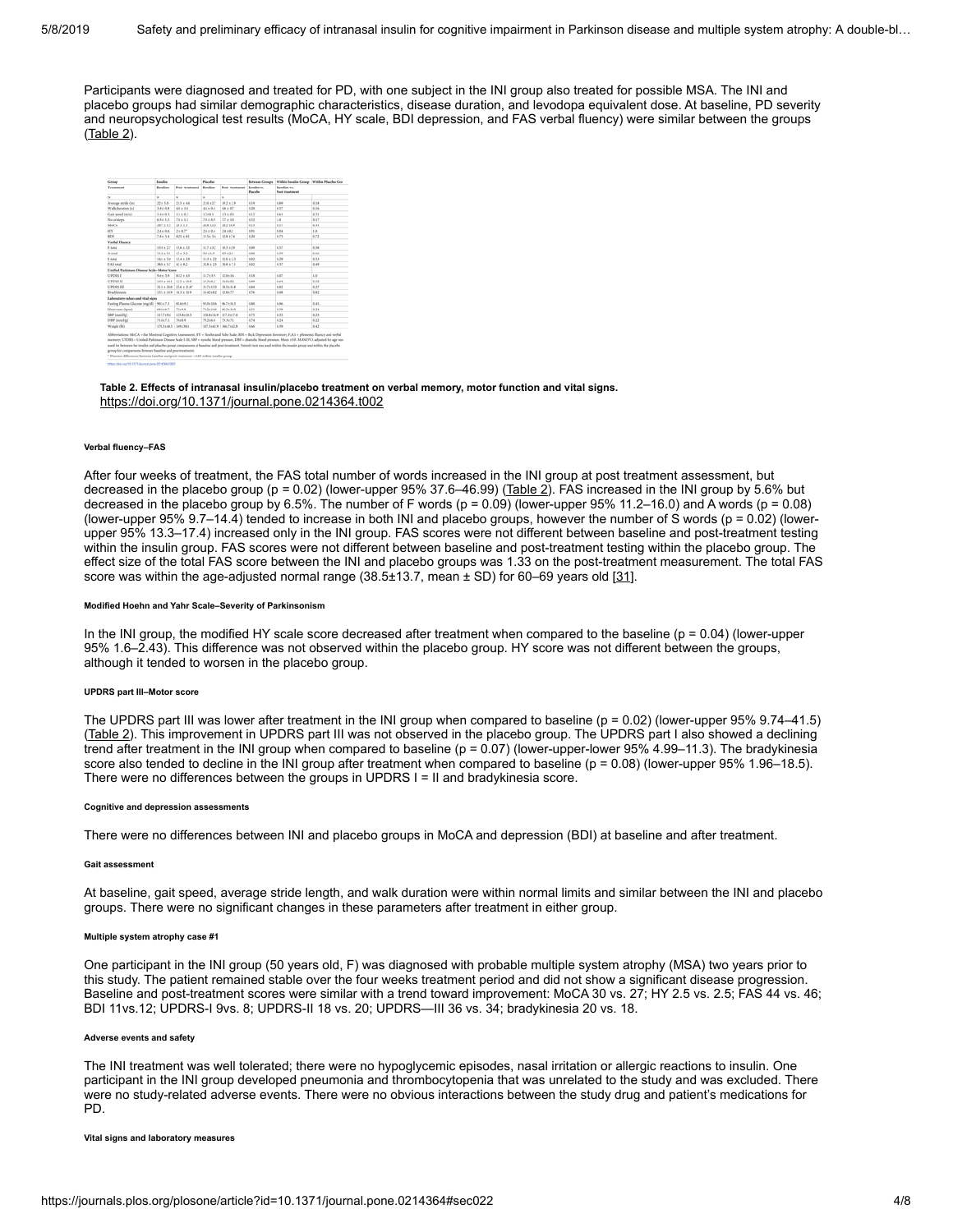There were no significant differences or trends in fasting serum glucose, heart rate, or systolic and diastolic blood pressure pre- and post-treatment in the INI and placebo groups ([Table 2](#page-3-0)). There were no hypoglycemic episodes.

# **Discussion**

This prospective, placebo-controlled, double-blinded study compared the effects of the daily administration of 40 IU of Novolin R to sterile saline intranasally over a four-week period in PD patients on cognitive and motor performance. The administration of intranasal insulin was safe, as it has also been shown in the prior studies [\[18,](#page-6-9)[19](#page-6-10)[,21](#page-6-12),[32\]](#page-7-10). There were no significant changes in serum glucose, no hypoglycemic episodes and no serious study-related adverse events. Participants were able to adhere to the protocol and administer study medications.

At baseline, the INI and placebo groups had similar degrees of cognitive and motor performance that were within normal range for participants in the sixth/seventh decades [[31\]](#page-7-9). Insulin administration over a four-week period improved the total FAS score, which is a measure of verbal fluency, when compared to the baseline and placebo group in the repeated measure design. The FAS score increased in the INI group by 5.6% but decreased in the placebo group by 6.4%. However, paired comparisons between baseline and post-treatment assessments were not significant in the insulin and in the placebo group due to a small sample size. Verbal fluency involves successful retrieval of information from memory. It requires attention and concentration, as well as the accomplishment of other executive cognitive tasks, which are the cognitive domains affected by PD. Further studies are needed to determine whether INI may provide benefits to PD patients even before they develop clinically significant cognitive impairment.

The treatment effects on motor performance and functionality were evidenced by the insulin group participants' lower disability score on the HY scale as compared to the placebo group, which is a clinically significant finding. There was also an improvement in the UPDRS-Motor score (part III) in the insulin group when compared to baseline, but not in the placebo group. The placebo group showed a tendency toward decreased verbal fluency, HY score, and UPDRs score over a one month period.

One patient in the treatment group was also diagnosed with probable MSA, which is a rapidly progressing degenerative disease that has much shorter survival than PD [[33](#page-7-11)]. The patient remained stable during the treatment period and did not show a progression of symptoms, but perhaps displayed a trend toward improvement on UPDRS scores. Although this is a single case of INI treatment in MSA, it warrants further investigation as there are no therapies available to modify disease progression.

Patients with PD are known to have a worse cognitive performance when compared to the general population. Mild cognitive impairment (MCI) is common in PD patients without dementia, affecting about 25% of patients. The cognitive domains affected are memory, visuospatial, and attention/executive function impairment, with memory most commonly affected (13% of patients) [[4](#page-5-3)[,13](#page-6-4)]. Non-amnestic MCI observed in patients with PD affects different cognitive domains, such as verbal memory, concentration and visuospatial memory [[1](#page-5-0)]. Although our cohort was not diagnosed with PD-related MCI, they still demonstrated an improvement in verbal memory after the administration of INI over four weeks of treatment.

The cognitive decline observed in PD population has been attributed to impairment within the connectivity DMN as well as to impairment in regional perfusion [[10\]](#page-6-1). PD patients with MCI show selective decline in interconnectivity in the non-motor networks, and specifically between the bilateral lentiform nuclei and superior parietal lobules and precuneus, primarily affecting the dorsal attention network [\[14\]](#page-6-5) as well as the orbitofrontal cortex and other regions [[7\]](#page-5-6). PD mainly affects long-range connectivity, as well as topological features of the brain networks related to memory, executive function, and visuospatial orientation [[14](#page-6-5)].

Prior studies have demonstrated that INI administration acutely increased resting-state functional connectivity between hippocampal and DMN regions and improved verbal and visuospatial memory in type 2 diabetes and healthy adults [[18\]](#page-6-9). This cognitive enhancement has also been attributed to vasodilatation in the middle cerebral artery [[19](#page-6-10)], which perfuses cortical regions involved in language and attention performance.

This pilot study evaluated safety and feasibility of INI treatment in PD patients. The INI administration was safe; patients were able to follow the protocol and complete daily administration of INI without difficulties. However, the sample size of our study was small and therefore a larger study is needed to validate the results. In addition, our PD population was relatively well-functioning with only mild cognitive deficits. The study sample did not allow enrolling participants with more rapidly progressing MCI or dementia. Our battery of tests were selected to overlap with assessment of cognitive domains diagnostics for MCI (general cognition, verbal fluency and visuospatial orientation) [\[3\]](#page-5-1) but also with tests that have successfully shown the effects of intranasal insulin therapy in other studies [[19\]](#page-6-10).

Therefore, in future studies we plan to include a larger patient population with more widespread motor and cognitive deficits. A longer duration of treatment may be needed to achieve long-term effects.

### **Limitations**

This was a pilot study and thus has several limitations, such as a small number of participants, relatively short duration of the study, and the administration of only one dose (40 IU) per day. There were also no participants with significant cognitive impairments, who may benefit the most from the insulin treatment. PD medications e.g. pramipexole, amantadine, and ropinirole may have adverse effects on mood and cognition, however they cannot be stopped for ethical reasons, and their doses were stable during treatment period. The sample size of this study was small and therefore, we could not conduct extensive statistical adjustments for medications, disease duration, glucose levels or other potential confounders. We can only presume that observed changes were the treatment effect rather than test–retest effect, because the placebo group has shown a trend toward lower cognitive and motor scores. Several studies have shown that INI is safe, is not associated with severe side-effects and does not affect glycemic control or causes hypoglycemic episodes [[18,](#page-6-9)[19](#page-6-10),[21](#page-6-12),[32](#page-7-10)]. Therefore, INI can be safely used in nondiabetic population, such as PD, without the risk of hypoglycemic episodes. Our PD patients had normal fasting serum glucose and did not have diagnosis of diabetes or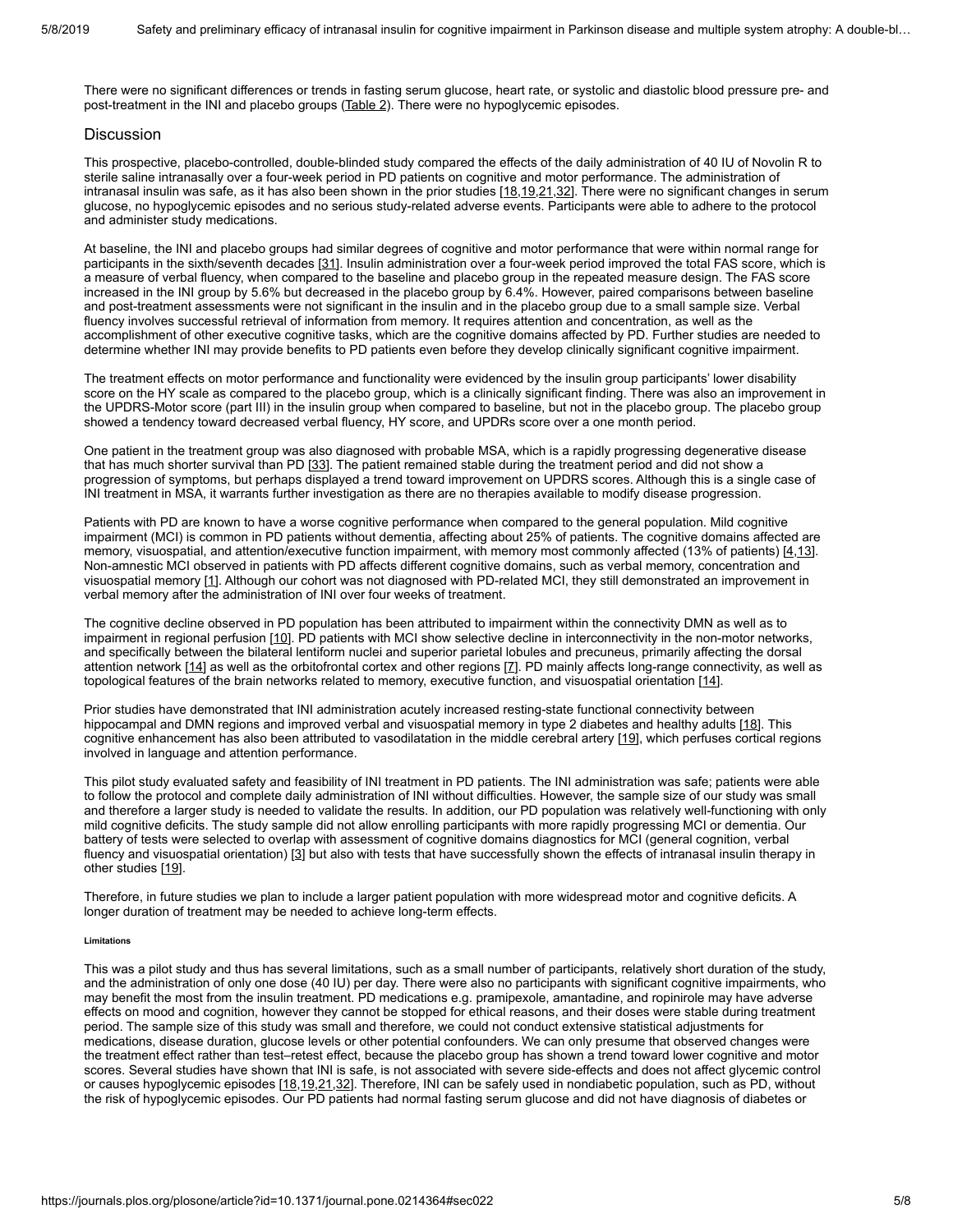prediabetes, and therefore hemoglobin A1c was not measured in this study. Insulin in the brain has vasodilatory and neurotrophic effects, and therefore potential benefits of INI action are mediated by other mechanisms than by improving peripheral glycemic control.

# **Conclusions**

This pilot longitudinal study has shown that INI administration may improve functional motor skills in PD and may potentially preserve cognitive performance as compared to baseline and the placebo group. This proof-of-concept approach has shown that the use of INI in treatment of cognitive and motor impairment related to PD is safe and feasible without the risk of hypoglycemia. The lack of disease progression in the MSA case warrants further investigation. Our study provided preliminary data that suggested an improvement of functional skills after four weeks of daily INI treatment that paves the way toward a larger cohort study to evaluate long-term safety and potential efficacy of intranasal insulin administration for potential treatment and prevention of functional decline in patients with Parkinson disease.

# Supporting information

**[S1 File.](https://journals.plos.org/plosone/article/file?type=supplementary&id=info:doi/10.1371/journal.pone.0214364.s001) CONSORT 2010 checklist: S1 CONSORT 2010 Checklist(20).doc.** <https://doi.org/10.1371/journal.pone.0214364.s001> (DOC)

**[S2 File.](https://journals.plos.org/plosone/article/file?type=supplementary&id=info:doi/10.1371/journal.pone.0214364.s002) Study protocol: Protocol.docx.** <https://doi.org/10.1371/journal.pone.0214364.s002> (DOCX)

# Acknowledgments

P.N. designed the study and contributed to all aspects of the manuscript preparation; D.A.P. contributed to study conduct, analyses and manuscript preparation. V.N. contributed to the study design and manuscript preparation.

# References

<span id="page-5-0"></span>**1.** Litvan I, Aarsland D, Adler CH, Goldman JG, Kulisevsky J, Mollenhauer B, et al. MDS Task Force on mild cognitive impairment in Parkinson's disease: critical review of PD-MCI. Mov Disord Off J Mov Disord Soc. 2011;26: 1814–1824. pmid:21661055

[View Article](https://doi.org/10.1002/mds.23823) . [PubMed/NCBI](http://www.ncbi.nlm.nih.gov/pubmed/21661055) . Google **[Scholar](http://scholar.google.com/scholar?q=MDS+Task+Force+on+mild+cognitive+impairment+in+Parkinson%E2%80%99s+disease%3A+critical+review+of+PD-MCI+Litvan+2011)** 

<span id="page-5-2"></span>**2.** Janvin CC, Larsen JP, Aarsland D, Hugdahl K. Subtypes of mild cognitive impairment in Parkinson's disease: progression to dementia. Mov Disord Off J Mov Disord Soc. 2006;21: 1343–1349. pmid:16721732

|  | View Article . PubMed/NCBI . Google |         |
|--|-------------------------------------|---------|
|  |                                     | Scholar |

<span id="page-5-1"></span>**3.** Litvan I, Goldman JG, Tröster AI, Schmand BA, Weintraub D, Petersen RC, et al. Diagnostic criteria for mild cognitive impairment in Parkinson's disease: [View Article](https://doi.org/10.1002/mds.24893) . [PubMed/NCBI](http://www.ncbi.nlm.nih.gov/pubmed/22275317) . Google Movement Disorder Society Task Force guidelines. Mov Disord Off J Mov Disord Soc. 2012;27: 349–356. pmid:22275317

**[Scholar](http://scholar.google.com/scholar?q=Diagnostic+criteria+for+mild+cognitive+impairment+in+Parkinson%E2%80%99s+disease%3A+Movement+Disorder+Society+Task+Force+guidelines+Litvan+2012)** 

<span id="page-5-3"></span>**4.** Aarsland D, Bronnick K, Williams-Gray C, Weintraub D, Marder K, Kulisevsky J, et al. Mild cognitive impairment in Parkinson disease: a multicenter [View Article](https://doi.org/10.1212/WNL.0b013e3181f39d0e) . [PubMed/NCBI](http://www.ncbi.nlm.nih.gov/pubmed/20855849) . Google pooled analysis. Neurology. 2010;75: 1062–1069. pmid:20855849

**[Scholar](http://scholar.google.com/scholar?q=Mild+cognitive+impairment+in+Parkinson+disease%3A+a+multicenter+pooled+analysis+Aarsland+2010)** 

<span id="page-5-4"></span>**5.** Coelho M, Marti MJ, Sampaio C, Ferreira JJ, Valldeoriola F, Rosa MM, et al. Dementia and severity of parkinsonism determines the handicap of patients [View Article](https://doi.org/10.1111/ene.12567) . PubMed/NCB in late-stage Parkinson's disease: the Barcelona-Lisbon cohort. Eur J Neurol. 2015;22: 305–312. pmid:25220687

|  | œ<br>л<br>., |
|--|--------------|

<span id="page-5-5"></span>**6.** Lucas-Jiménez O, Díez-Cirarda M, Ojedaa N, Peña J, Cabrera-Zubizarreta A, Ibarretxe-Bilbao N. Verbal Memory in Parkinson's Disease: A Combined DTI and fMRI Study. J Park Dis. 2015;5: 793–804.

View Article . Google **[Scholar](http://scholar.google.com/scholar?q=Verbal+Memory+in+Parkinson%E2%80%99s+Disease%3A+A+Combined+DTI+and+fMRI+Study+Lucas-Jim%C3%A9nez+2015)** 

<span id="page-5-6"></span>**7.** Lucas-Jiménez O, Ojeda N, Peña J, Díez-Cirarda M, Cabrera-Zubizarreta A, Gómez-Esteban JC, et al. Altered functional connectivity in the default mode network is associated with cognitive impairment and brain anatomical changes in Parkinson's disease. Parkinsonism Relat Disord. 2016;33: 58–64. pmid:27659747

[View Article](https://doi.org/10.1016/j.parkreldis.2016.09.012) . [PubMed/NCBI](http://www.ncbi.nlm.nih.gov/pubmed/27659747) . Google [Scholar](http://scholar.google.com/scholar?q=Altered+functional+connectivity+in+the+default+mode+network+is+associated+with+cognitive+impairment+and+brain+anatomical+changes+in+Parkinson%E2%80%99s+disease+Lucas-Jim%C3%A9nez+2016)

<span id="page-5-7"></span>**8.** Amboni M, Tessitore A, Esposito F, Santangelo G, Picillo M, Vitale C, et al. Resting-state functional connectivity associated with mild cognitive impairment [View Article](https://doi.org/10.1007/s00415-014-7591-5) . [PubMed/NCBI](http://www.ncbi.nlm.nih.gov/pubmed/25428532) in Parkinson's disease. J Neurol. 2015;262: 425–434. pmid:25428532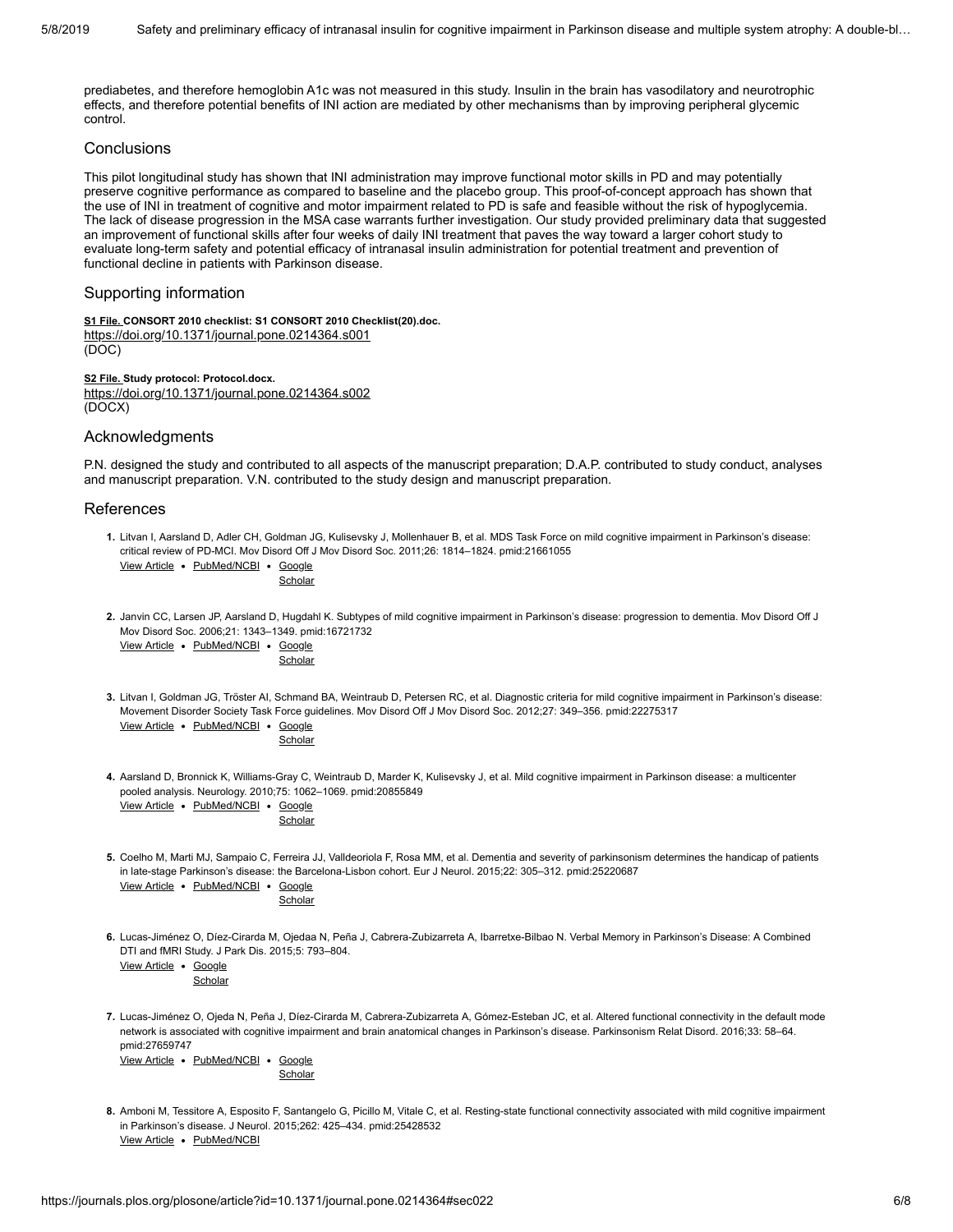<span id="page-6-12"></span><span id="page-6-11"></span><span id="page-6-10"></span><span id="page-6-9"></span><span id="page-6-8"></span><span id="page-6-7"></span><span id="page-6-6"></span><span id="page-6-5"></span><span id="page-6-4"></span><span id="page-6-3"></span><span id="page-6-2"></span><span id="page-6-1"></span><span id="page-6-0"></span>

| • Google                                                                                                                                                                                                                                                                                                                         |
|----------------------------------------------------------------------------------------------------------------------------------------------------------------------------------------------------------------------------------------------------------------------------------------------------------------------------------|
| Scholar                                                                                                                                                                                                                                                                                                                          |
| 9. Disbrow EA, Carmichael O, He J, Lanni KE, Dressler EM, Zhang L, et al. Resting state functional connectivity is associated with cognitive dysfunction in<br>non-demented people with Parkinson's disease. J Park Dis. 2014;4: 453-465. pmid:24662193<br>View Article . PubMed/NCBI . Google<br>Scholar                        |
| 10. Melzer TR, Watts R, MacAskill MR, Pearson JF, Rüeger S, Pitcher TL, et al. Arterial spin labelling reveals an abnormal cerebral perfusion pattern in<br>Parkinson's disease. Brain J Neurol. 2011;134: 845-855. pmid:21310726<br>View Article . PubMed/NCBI . Google<br>Scholar                                              |
| 11. Melzer TR, Watts R, MacAskill MR, Pitcher TL, Livingston L, Keenan RJ, et al. White matter microstructure deteriorates across cognitive stages in<br>Parkinson disease. Neurology. 2013;80: 1841-1849. pmid:23596076<br>View Article . PubMed/NCBI . Google<br>Scholar                                                       |
| 12. Tessitore A, Esposito F, Vitale C, Santangelo G, Amboni M, Russo A, et al. Default-mode network connectivity in cognitively unimpaired patients with<br>Parkinson disease. Neurology. 2012;79: 2226-2232. pmid:23100395<br>View Article • PubMed/NCBI • Google<br>Scholar                                                    |
| 13. Baggio H-C, Sala-Llonch R, Segura B, Marti M-J, Valldeoriola F, Compta Y, et al. Functional brain networks and cognitive deficits in Parkinson's disease.<br>Hum Brain Mapp. 2014;35: 4620-4634. pmid:24639411<br>View Article • PubMed/NCBI • Google<br>Scholar                                                             |
| 14. Bezdicek O, Ballarini T, Růžička F, Roth J, Mueller K, Jech R, et al. Mild cognitive impairment disrupts attention network connectivity in Parkinson's<br>disease: A combined multimodal MRI and meta-analytical study. Neuropsychologia. 2018;112: 105-115. pmid:29540317<br>View Article . PubMed/NCBI . Google<br>Scholar |
| 15. Studenski S, Perera S, Patel K, Rosano C, Faulkner K, Inzitari M, et al. Gait speed and survival in older adults. JAMA. 2011;305: 50–58. pmid:21205966<br>View Article . PubMed/NCBI . Google<br>Scholar                                                                                                                     |
| 16. O'Shea S, Morris ME, lansek R. Dual task interference during gait in people with Parkinson disease: effects of motor versus cognitive secondary tasks.<br>Phys Ther. 2002;82: 888-897. pmid:12201803<br>View Article . PubMed/NCBI . Google<br>Scholar                                                                       |
| 17. Shemesh E, Rudich A, Harman-Boehm I, Cukierman-Yaffe T. Effect of intranasal insulin on cognitive function: a systematic review. J Clin Endocrinol<br>Metab. 2012;97: 366-376. pmid:22162476<br>View Article . PubMed/NCBI . Google<br>Scholar                                                                               |
| 18. Zhang H, Hao Y, Manor B, Novak P, Milberg W, Zhang J, et al. Intranasal insulin enhanced resting-state functional connectivity of hippocampal regions in<br>type 2 diabetes. Diabetes. 2015;64: 1025-1034. pmid:25249577<br>View Article • PubMed/NCBI • Google<br>Scholar                                                   |
| 19. Novak V, Milberg W, Hao Y, Munshi M, Novak P, Galica A, et al. Enhancement of vasoreactivity and cognition by intranasal insulin in type 2 diabetes.<br>Diabetes Care. 2014;37: 751-759. pmid:24101698<br>View Article • PubMed/NCBI • Google<br>Scholar                                                                     |
| 20. Reger MA, Watson GS, Green PS, Baker LD, Cholerton B, Fishel MA, et al. Intranasal insulin administration dose-dependently modulates verbal memory<br>and plasma amyloid-beta in memory-impaired older adults. J Alzheimers Dis JAD. 2008;13: 323–331. pmid:18430999<br>View Article . PubMed/NCBI . Google<br>Scholar       |
| 21. Craft S, Baker LD, Montine TJ, Minoshima S, Watson GS, Claxton A, et al. Intranasal insulin therapy for Alzheimer disease and amnestic mild cognitive<br>impairment: a pilot clinical trial. Arch Neurol. 2012;69: 29-38. pmid:21911655<br>View Article • PubMed/NCBI • Google<br>Scholar                                    |